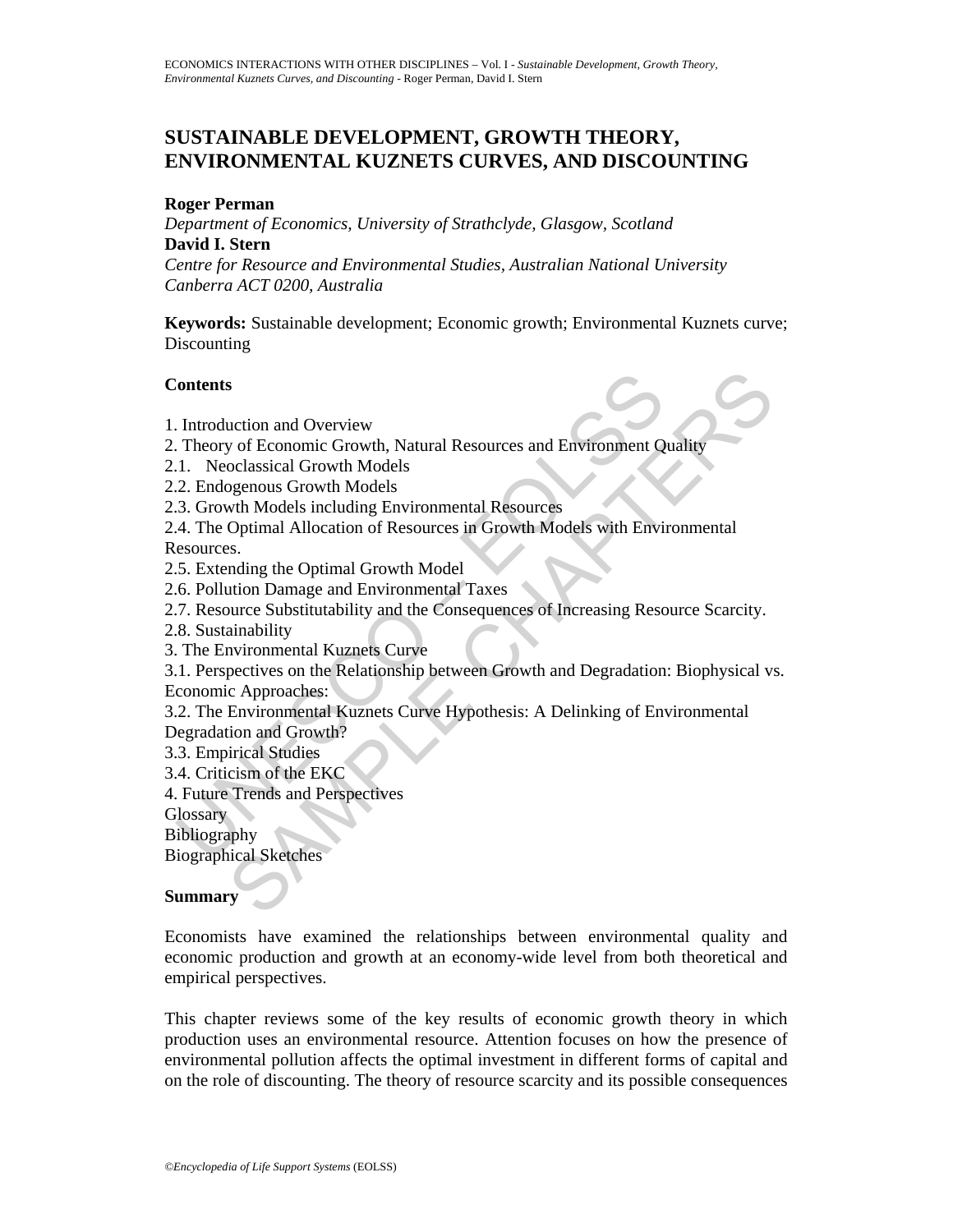for economic growth and sustainable economic development are considered. The chapter then considers the empirical literature on the relation between economic growth and development and the level of, and change in, various forms of environmental degradation. The environmental Kuznets curve (EKC) concept at the center of this literature is discussed and criticized and some of the more important results are surveyed. Finally, the chapter suggests some future directions for research in these areas.

# **1. Introduction and Overview**

Human welfare depends on a supply of goods and services that provide both necessities and luxuries and also on an environment that provides for a healthy life and contributes to aesthetic or spiritual satisfaction. The economic activity that provides those goods and services ultimately depends on a supply of natural resources and inevitably leads to some disruption of the natural environment. The resulting disruption may threaten economic activity itself or detract from the environmental quality that people appreciate or benefit from directly. Additionally, extraction of non-renewable natural resources, such as minerals, directly reduces the future supply of those resources and may also cause the costs of extraction to rise in the future as the most accessible resources are used first.

of a sethetic or spiritual satisfaction. The economic activity that prove a sethetic or spiritual satisfaction. The economic activity that prove discriment of the natural environment. The resulting disruption coronomic act tici or spiritual satisfaction. The economic activity that provides those good<br>cose ultimately depends on a supply of natural resources and invertibly leads to<br>structure or the natural environment. The resulting dissuperio Economists have examined these relationships at the economy-wide or macro-economic level from both theoretical and empirical perspectives. The first part of the chapter outlines the two dominant theories of economic growth - the neoclassical and endogenous growth models. It then reviews some of the key results of growth theory when an environmental resource is used in production. Attention focuses on how the presence of environmental pollution affects the optimal solution and the role of discounting. This leads to some conclusions regarding optimal environmental taxes. The theory of resource scarcity and its possible consequences are examined, and the implications of growth theory for sustainable economic development considered.

Empirical research on the relation between economic growth and development and the level of, and change in, various forms of environmental degradation has developed rapidly in recent years in what has come to be known as the environmental Kuznets curve (EKC) literature. Proponents of the EKC argue that, while environmental degradation tends to increase with economic growth at low levels of income *per capita*, at high levels of income per capita, degradation falls as income increases. The EKC concept and the empirical evidence for and against it have been at the center of recent debates in the academic literature and in media, such as *The Economist* magazine, on the relation between economic growth and the environment. The second part of the chapter reviews the EKC literature.

# **2. Theory of Economic Growth, Natural Resources and Environment Quality**

In the first two subsections below, we review the standard theory of economic growth that does not include natural resources in order to set the stage for the discussion of growth models including natural resources in the following sections.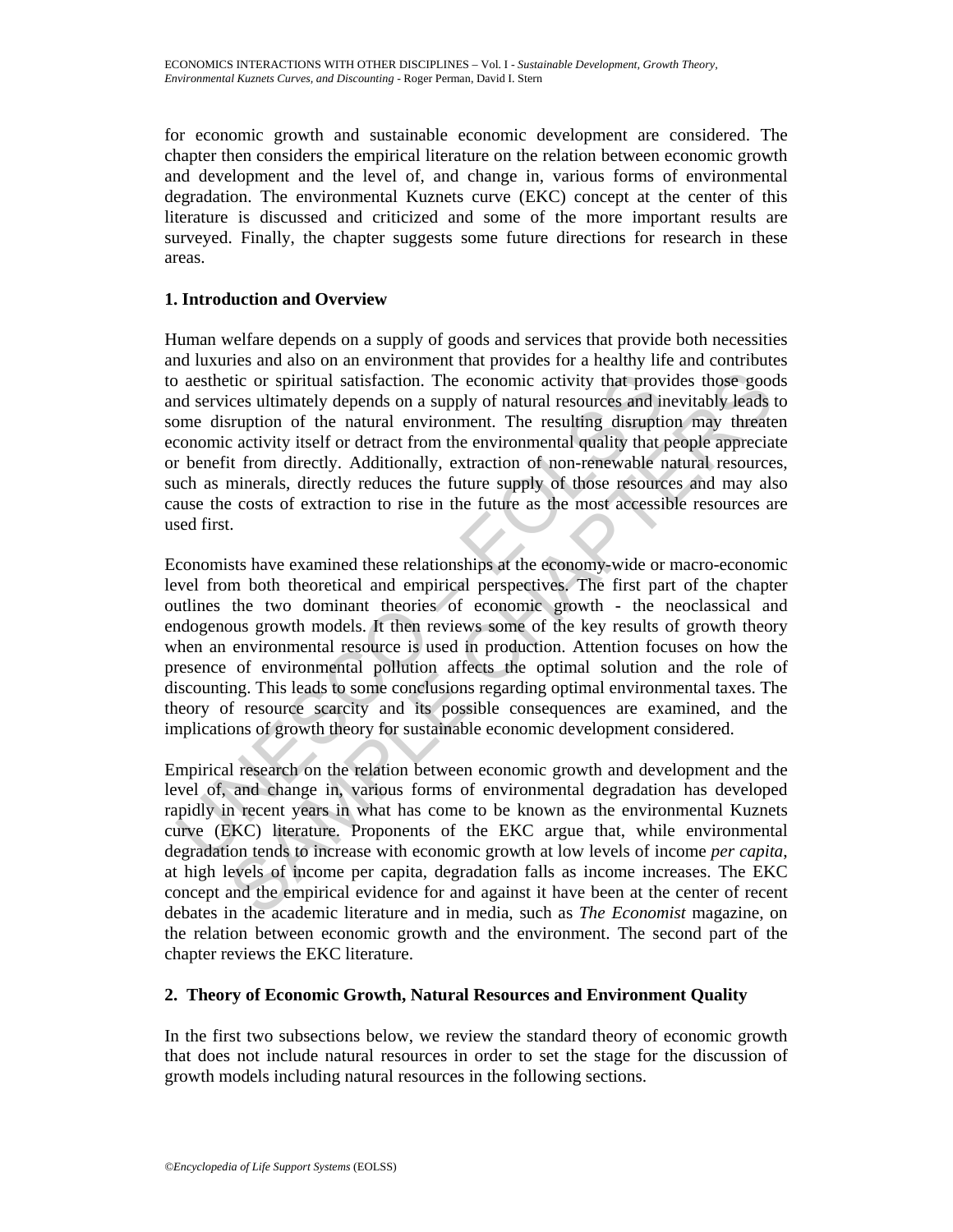### **2.1. Neoclassical Growth Models**

Economic growth models examine the evolution of a hypothetical economy over time as the quantities and/or the qualities of various inputs into the production process change. In the simplest model, a constant-sized labor force using manufactured capital produces output, which is equal to the national income. The neoclassical model assumes that output increases at a decreasing rate as the amount of capital employed rises. The uppermost curve in Figure 1 shows this relationship between output  $(Y)$  and capital  $(K)$ .

Now suppose that the population, assumed to be some constant multiple of the labor force, saves a constant proportion of its income. Savings are used to build new capital goods. A constant proportion of the existing capital stock depreciates (and becomes productively useless) in each period of time.



Figure1. The neo classical growth model

The capital stock is in equilibrium (and so unchanging in size) when saving equals depreciation. This is also shown in Figure 1. Note that the savings curve has the same shape as the output curve, but is lower for every value of K . This is because savings are a constant proportion, s, of income. The dynamics implied by Figure 1 are very simple. To the left of  $K^*$ , where capital per worker is scarce, capital investment generates a relatively large increase in future income, and so will offer a high rate of return. Moreover, it is clear from the relative positions of the S and D curves to the left of  $K^*$ that the addition to the capital stock  $(S)$  is greater than depreciation  $(D)$  and so capital rises.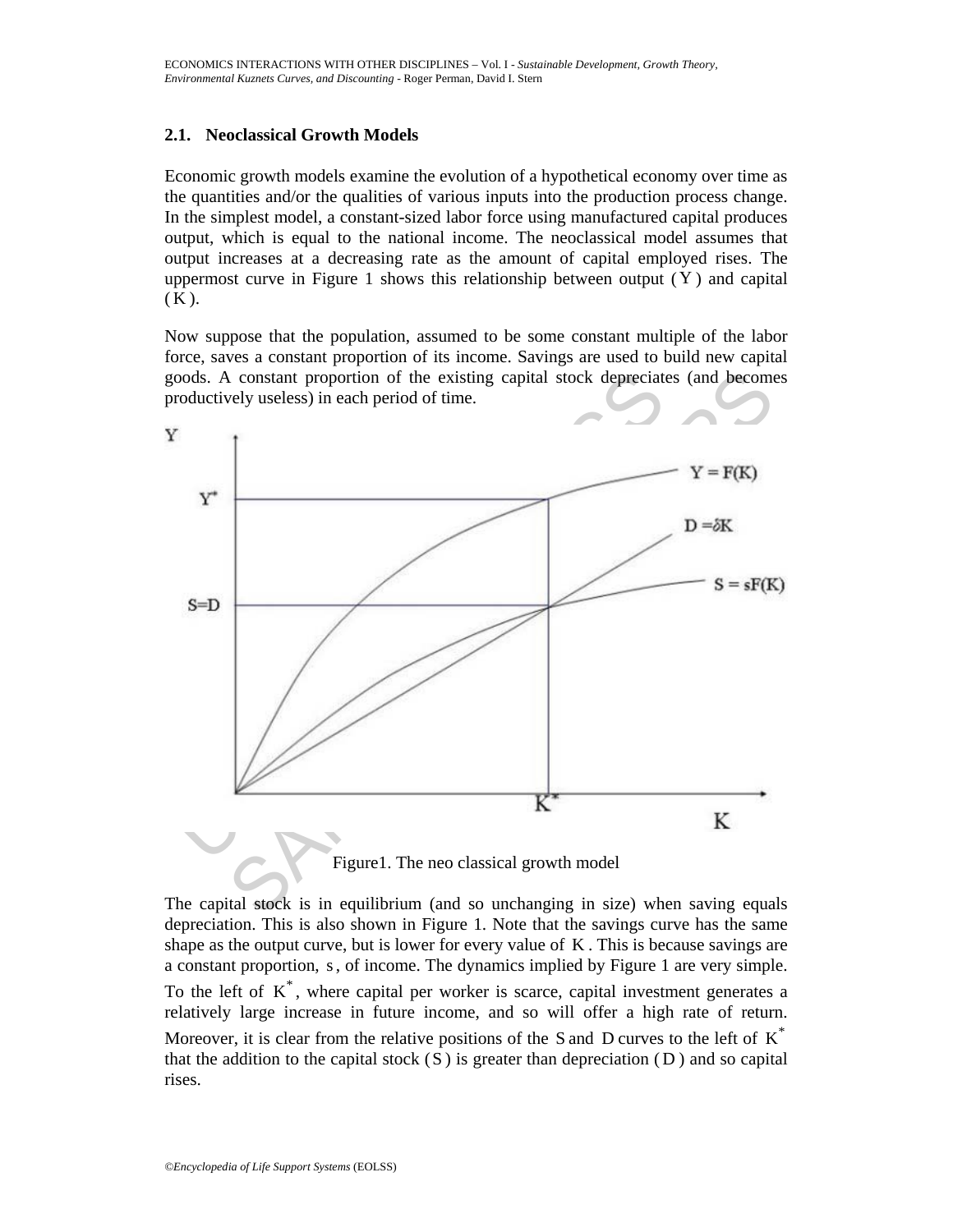However, diminishing returns to capital (shown by the decreasing rate of increase of the output curve) imply that successive increments of capital generate decreasing additions to future income, and so a falling rate of return on investment. Hence the incentive to accumulate capital weakens. When the capital stock has reached  $K^*$ , it will be at a stationary, or equilibrium, state. Additions to capital due to saving are exactly offset by reductions in capital from depreciation and the rate of return on investment will have fallen to a point at which there is no incentive to accumulate more capital.

This simple neoclassical model has startling implications. The economy must sooner or later reach a stationary state in which there is no net (additional) investment. Economic growth must eventually halt. In a transition process, while a country is moving towards this stationary state, growth can and will occur. An underdeveloped economy, with a small capital stock per worker, can achieve fast growth while it is building up its capital stock. But all economies will eventually settle into a zero growth equilibrium.

An economy could experience a further temporary period of growth once a steady state is reached if the savings ratio increases. To see this, look again at Figure 1. A higher savings rate means that the S curve is higher for every value of  $K$ , leading to a higher equilibrium capital stock and a higher level of income *per capita*. During the transition to this new equilibrium, growth will be positive. Much the same happens if an economy could reduce the rate at which its capital depreciates. But the key point we noted above remains true: no country can grow in perpetuity merely by accumulating capital.

as sationally state, grown can am am with occur in that was one and any and a pinall capital stock per worker, can achieve fast growth while it is build ne conomy could experience a further temporary period of growth or re brand y state, gow the rand win octeut. An unctuate volped cronomy, what all economics will eventually settle into a zero growth equilibrium.<br>Thild stock per worker, can achieve fast growth while it is building up its cap This result is problematic. Table 1 presents *per capita* output growth rates over three decades in a selection of developed, OECD economies. These countries have succeeded in achieving positive growth rates in the neighborhood of 1.75% per year over fairly long periods of time. At this rate, real standards of living double in about 40 years. Furthermore, most of these countries achieved similar rates of growth for lengthy periods prior to 1970. Despite the fact that the average growth rate for this sample fell over the three decades shown here, it seems difficult to believe that these data reflect nothing more than transient periods of adjustment to an ultimate zero growth steady state.

So what mechanism can generate continuous growth, and account for the growth statistics in Table 1? A growing population is not a solution. If the labor force were to grow at a fixed rate over time, the total capital stock and the total quantity of output will rise but capital per worker and output per worker will remain constant once an economy has developed to its equilibrium. The only adjustment necessary to Figure 1 is that all units are now measured in *per capita* terms.

|           | 1970-79 | 1980-89 | 1990-98 |
|-----------|---------|---------|---------|
|           |         |         |         |
|           |         |         |         |
| Australia | 1.70    | 1.51    | 2.30    |
| Austria   | 3.78    | 1.93    | 1.30    |
| Belgium   | 3.15    | 1.85    | 1.30    |
| Canada    | 2.87    | 1.82    | 0.80    |
| Denmark   | 1.84    | 1.59    | 2.40    |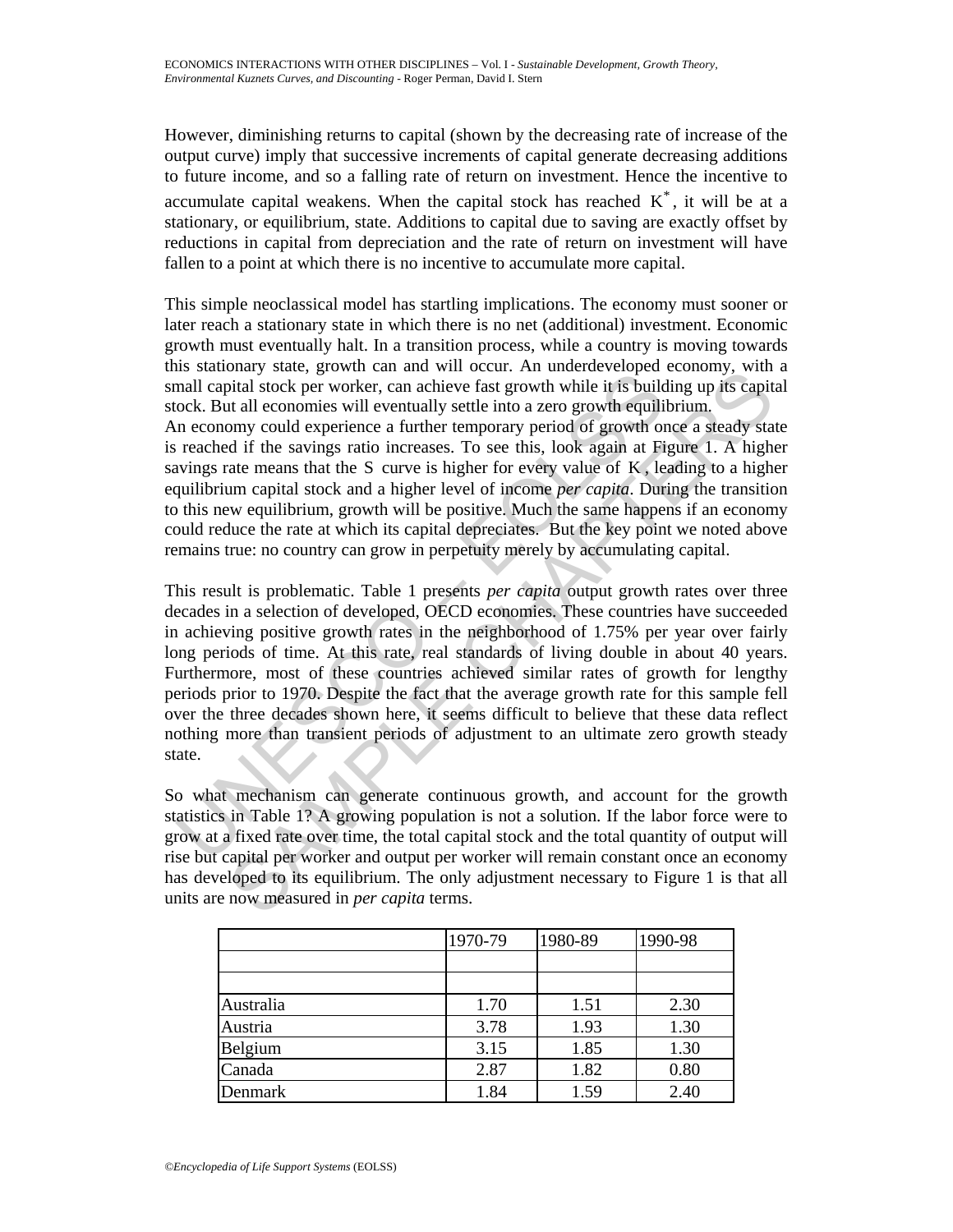| Finland                     | 3.10 | 3.12 | 1.50    |
|-----------------------------|------|------|---------|
| France                      | 3.06 | 1.71 | 1.00    |
| Greece                      | 4.26 | 0.65 | 1.50    |
| Ireland                     | 2.68 | 1.56 | 6.80    |
| Italy                       | 3.36 | 2.25 | 1.00    |
| Japan                       | 4.08 | 3.21 | 1.00    |
| Netherlands                 | 2.43 | 1.37 | 1.90    |
| New Zealand                 | 0.79 | 0.79 | 1.50    |
| Norway                      | 3.52 | 2.52 | 3.30    |
| Portugal                    | 4.44 | 2.85 | 2.20    |
| Sweden                      | 2.02 | 1.58 | 0.70    |
| Switzerland                 | 1.22 | 1.96 | $-0.40$ |
| <b>United Kingdom</b>       | 2.29 | 2.10 | 1.80    |
| <b>United States</b>        | 1.71 | 1.43 | 1.80    |
|                             |      |      |         |
| Average for the 19 selected | 2.75 | 1.88 | 1.77    |
| <b>Countries.</b>           |      |      |         |
|                             |      |      |         |

Source: World Bank (World Development Report, various issues, and World Development Indicators, 1997 CD Rom)

Table 1. GNP per capita growth rates for a selection of OECD economies

Switzerland 1.22 1.96<br>
United Kingdom 2.29 2.10<br>
United States 1.71 1.43<br>
Average for the 19 selected 2.75 1.88<br>
Countries.<br>
Source: World Bank (World Development Report, various issues, and<br>
Development Indicators, 1997 Solution 12.22 1.96 -0.40<br>
United Kingdom<br>
1.71 1.43 1.80<br>
1.71 1.43 1.80<br>
1.71 1.43 1.80<br>
1.71 1.43 1.80<br>
1.71 1.43 1.80<br>
2.9 2.9 1.71 1.43 1.80<br>
2.75 1.88 1.77<br>
2.79 1.88 1.77<br>
2.79 1.88 1.77<br>
2.79 1.88 1.77<br>
2.79 1.88 According to neoclassical growth theory, the cause of continuing economic growth is continuing technological progress. As the level of technological knowledge rises, the functional relationship between productive inputs and output changes. Greater quantities or better qualities of output can be produced from the same quantity of inputs. In the simple model we are examining, technological progress continually shifts the output function upwards, and so raises the equilibrium *per capita* capital stock and output levels. Intuitively, increases in the state of technological knowledge raise the rate of return to capital, thereby offsetting the diminishing returns to capital that would otherwise apply a brake to growth.

One important implication of the neoclassical growth model is the convergence of economic performance over time. If countries have equal access to technological progress, then their equilibrium growth rates should be identical. Moreover, the actual growth rates of poorer nations should be faster than those of richer nations, as the poor countries can achieve growth greater than the shared rate of technological progress during the "catching up" phase. We would expect to find an inverse relationship between growth rates and the level of income. However, if for some reason technology growth rates are uneven across countries, then equilibrium growth rates will differ.

If countries are identical in terms of their "fundamentals" (savings and depreciation rates, technological progress, and population growth) they will converge to a common level of output per person. Differences in real living standards cannot persist indefinitely in these circumstances. However, if any of these fundamentals do vary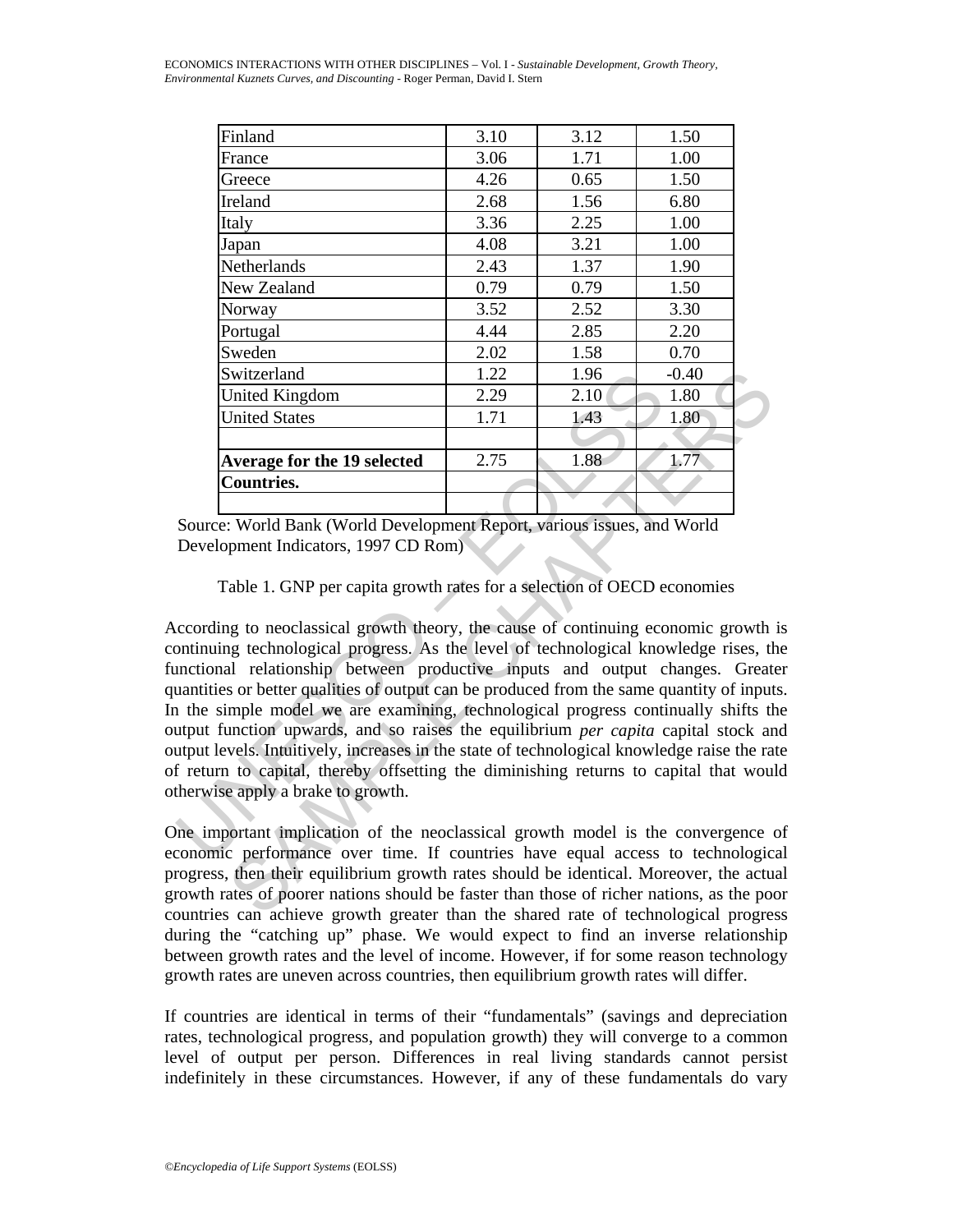among countries, then there can be permanent differences in the equilibrium levels of output per person. A form of convergence known as "conditional convergence" occurs in this case. The growth rate of each country will converge towards its own equilibrium level, equal to its underlying rate of technological progress. Equilibrium levels of income *per capita* will differ because of differences in other fundamentals, such as savings and depreciation rates.

In Table 2, we present some information that might show whether economies converge in terms of growth rates or levels of *per capita* income. If absolute or unconditional convergence were taking place this would be reflected in the data. But without data on the conditioning variables, we cannot tell from this data alone whether conditional convergence is happening, or whether convergence is to equilibria with different growth rates. Nevertheless, the support for convergence in this data is weak. The high-income countries - the ones that are supposedly closest to their steady states - have consistently outgrown the world as whole. The East Asia and Pacific group appears to be outperforming all others by a large amount. But overall, the data do not suggest that the lower income economies are consistently catching up the high-income group. In the next section, we discuss another class of growth model that does not typically predict this sort of convergence. On the contrary, a property of these models is that relative success can be self-perpetuating.

| buntries - the ones that are supposedly closest to their steady states - have consistently<br>utgrown the world as whole. The East Asia and Pacific group appears to b<br>utperforming all others by a large amount. But overall, the data do not suggest that the<br>ower income economies are consistently catching up the high-income group. In the<br>ext section, we discuss another class of growth model that does not typically predi-<br>is sort of convergence. On the contrary, a property of these models is that relative<br>access can be self-perpetuating. |               |               |         |         |         |
|----------------------------------------------------------------------------------------------------------------------------------------------------------------------------------------------------------------------------------------------------------------------------------------------------------------------------------------------------------------------------------------------------------------------------------------------------------------------------------------------------------------------------------------------------------------------------|---------------|---------------|---------|---------|---------|
|                                                                                                                                                                                                                                                                                                                                                                                                                                                                                                                                                                            | 1965-73       | 1973-80       | 1980-90 | 1965-90 | 1990-98 |
| Low income                                                                                                                                                                                                                                                                                                                                                                                                                                                                                                                                                                 | $2.5^{\circ}$ | $2.6^{\circ}$ | 4.0     | 2.9     | 5.3     |
| Excl. China and India                                                                                                                                                                                                                                                                                                                                                                                                                                                                                                                                                      |               |               |         | 1.7     | 1.0     |
| <b>Middle income</b>                                                                                                                                                                                                                                                                                                                                                                                                                                                                                                                                                       | 4.6           | 3.1           | 0.5     | 2.2     | 0.4     |
| Lower middle income                                                                                                                                                                                                                                                                                                                                                                                                                                                                                                                                                        |               |               | $-0.1$  | 1.5     | $-2.7$  |
| Upper middle income                                                                                                                                                                                                                                                                                                                                                                                                                                                                                                                                                        |               |               | 0.6     | 2.8     | 2.3     |
| Low and middle income                                                                                                                                                                                                                                                                                                                                                                                                                                                                                                                                                      | 4.3           | 2.7           | 1.2     | 2.5     | 1.5     |
| East Asia and Pacific                                                                                                                                                                                                                                                                                                                                                                                                                                                                                                                                                      | 5.0           | 4.8           | 6.2     | 5.3     | 6.6     |
| Europe and Central Asia                                                                                                                                                                                                                                                                                                                                                                                                                                                                                                                                                    |               |               | 1.4     |         | $-4.5$  |
| Latin America & Carib.                                                                                                                                                                                                                                                                                                                                                                                                                                                                                                                                                     | 4.6           | 2.2           | $-0.4$  | 1.8     | 1.8     |
| Middle East & N. Africa                                                                                                                                                                                                                                                                                                                                                                                                                                                                                                                                                    | 6.0           | 1.7           | $-2.5$  | 1.8     | 0.4     |
| South Asia                                                                                                                                                                                                                                                                                                                                                                                                                                                                                                                                                                 | 1.2           | 1.7           | 3.2     | 1.9     | 3.6     |
|                                                                                                                                                                                                                                                                                                                                                                                                                                                                                                                                                                            | 1.7           | 0.9           | $-1.3$  | 0.2     | $-0.8$  |
| Sub-Saharan Africa                                                                                                                                                                                                                                                                                                                                                                                                                                                                                                                                                         |               |               |         |         |         |
| <b>High income World</b>                                                                                                                                                                                                                                                                                                                                                                                                                                                                                                                                                   | 3.7           | 2.1           | 2.3     | 2.4     | 1.4     |

Table 2. Growth of GNP per capita for selected country groupings

# **2.2. Endogenous Growth Models**

The neoclassical growth model has two major limitations. First, the predicted convergence results do not match the evidence. Secondly, the models can only account for continuing economic growth by invoking the existence of exogenous technical progress. The model does not explain improvements in technology, nor is there any explanation of why the rate of technological progress may differ from one country to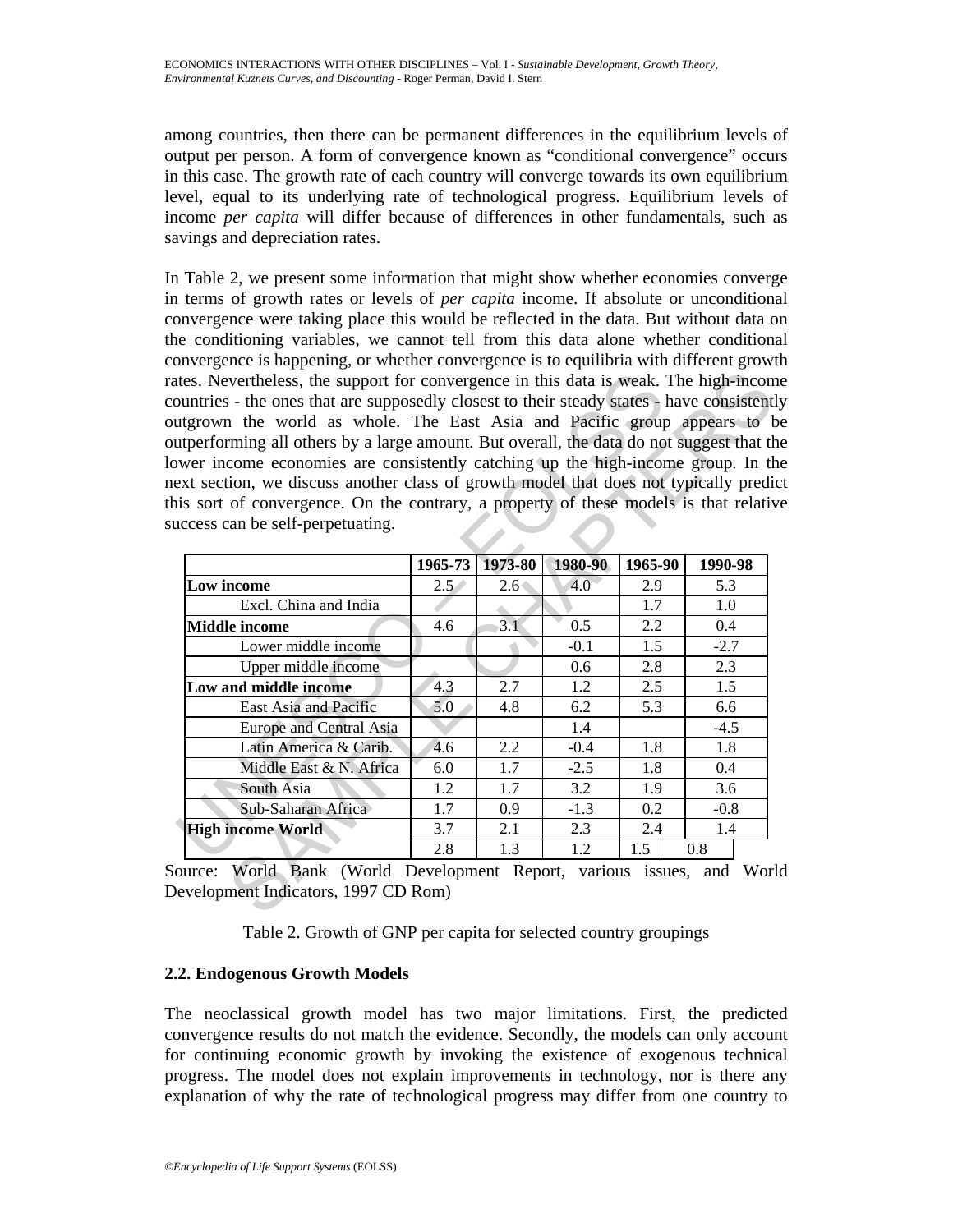another. These facts led to attempts to endogenize technological change - explaining technological progress within the growth model as the outcome of decisions taken by firms and individuals. The resulting body of work has become known as endogenous growth theory.

In endogenous growth models the relationship between capital and output can be written in the form  $Y = AK$ . Capital, K, is defined more broadly than in the neoclassical model. It is a composite of manufactured and knowledge-based capital. Endogenous growth theorists have been able to show that, under reasonable assumptions, the A term in the expression above is a constant, and so growth can continue indefinitely as capital is accumulated.

is the neoclassical model, growth is eventually brought to an end by dip capital. But suppose that the process of accumulating capital echnological progress and offsets those diminishing returns. The Herodogical trowledge oclassical model, growth is eventually brought to an end by diminishing return.<br>I. But suppose that the process of accumulating capital istelf generate<br>gical progress and offsets those diminishing returns. The key point is In the neoclassical model, growth is eventually brought to an end by diminishing returns to capital. But suppose that the process of accumulating capital itself generates technological progress and offsets those diminishing returns. The key point is that technological knowledge can be thought of as a form of capital. It is accumulated through research and development (R&D) and other knowledge creating processes. Technological knowledge has two special properties. First it is a public good: the stock of this form of capital is not depleted with use. This is important as it implies that the knowledge stock can be stored over time, even when it is being used. Second, it generates positive externalities in production: whilst the firm doing R&D obtains benefits from the knowledge acquired, others benefit too - the benefits that the firm accrues when it learns and innovates are only partly appropriated by itself. There are beneficial spillovers to the economy from the R&D process so that the social benefits of innovation exceed the private benefits to the original innovator.

These externalities create momentum in the growth process. As firms install new capital, this tends to be associated with process and product innovations. The incentive to devote resources to innovation comes from the prospect of temporary monopoly profits for successful innovations. The growth of K thus means the growth of a composite stock of capital and disembodied technological knowledge. Therefore, output is able to rise as a constant proportion ( A ) of the composite capital stock, and is not subject to the diminishing returns shown in Figure 1.

So in an endogenous growth model, the economy can sustain a constant growth rate in which the diminishing returns to manufactured capital are exactly offset by the technological growth external effect that we described earlier. The growth rate is permanently influenced by the savings rate; a higher savings rate increases the economy's growth rate, not merely its equilibrium level of income.

In some variants of the endogenous growth model, the rate of economic growth is positively related to the scale of the economy. The larger is the number of firms, the greater will be the magnitude of the technological knowledge externality, and so the higher the growth rate will be. Two interesting implications follow. As more firms cluster in some location, so the generation and transmission of knowledge increases, increasing the potential economic growth rate. Second, trade liberalization and increased trade volume can boost growth rates. In this kind of world, success is selfperpetuating and convergence need never occur. However, as technological progress is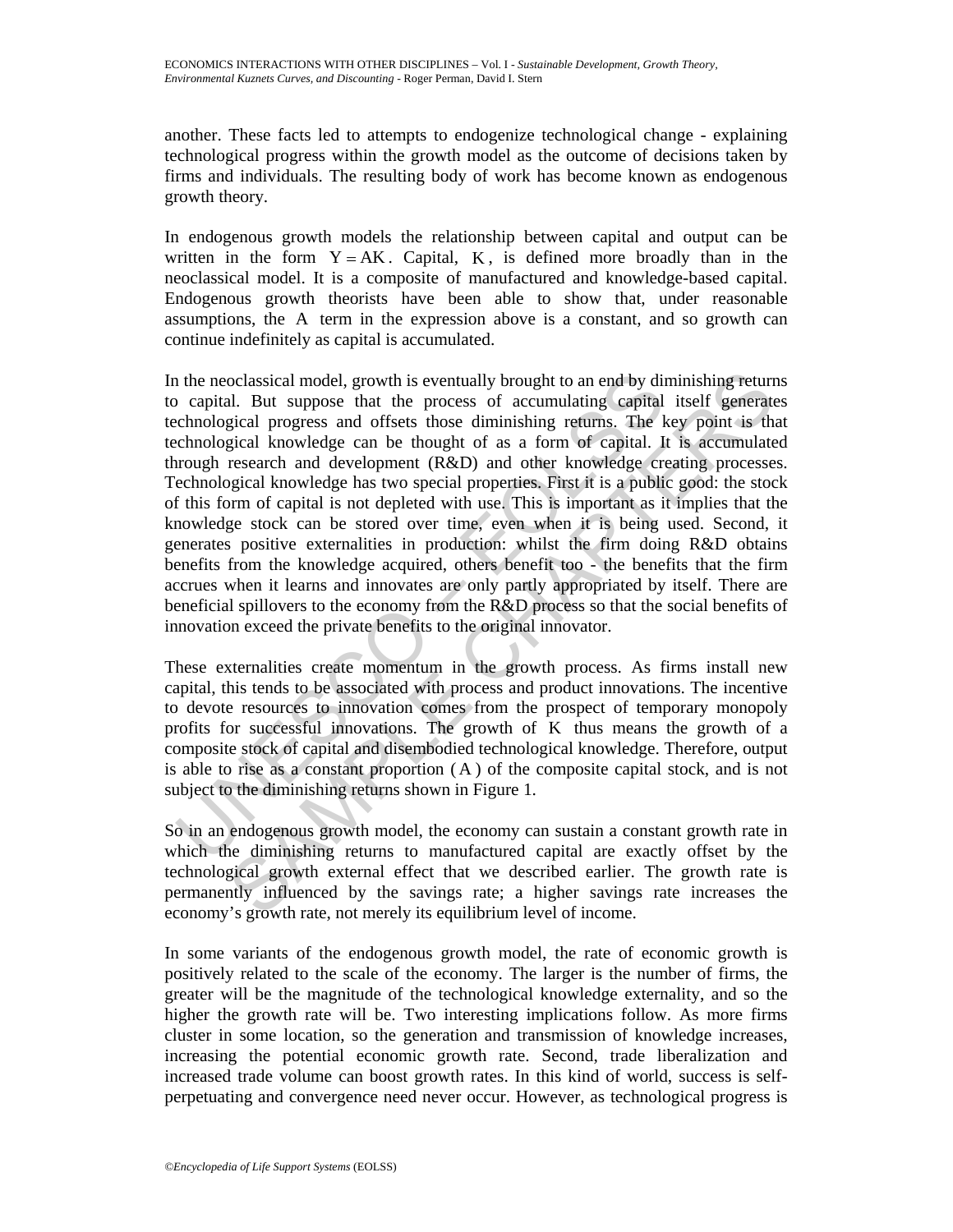now endogenous to the growth process, governments can manipulate the business environment in ways that will increase its pace of knowledge growth. This may support trade liberalization or greater openness; it may warrant investment in education or training; and matters such as intellectual property rights regimes (giving incentives to innovate, yet possibly restricting its speed of transfer) become of great significance.

## **2.3. Growth Models including Environmental Resources**

The growth models we have examined so far have had nothing to say about economyenvironment interactions. There are two main aspects to this relationship. First, production necessarily has a material basis. The production of goods and services draws upon and exploits environmental resources. Second, economic processes generate material flows into environmental media. These flows may have direct or indirect adverse effects on human welfare, and could interfere with the attainability of positive growth, or even the sustainability of a constant level of output.

interial flows into environmental media. These flows may have converted the extreme effects on human welfare, and could interfere with the attaination of the sustainability of a constant level of output.<br>He inclusion of en flows into environmental media. These flows may have direct or indirectlects on human welfare, and could interfere with the attainability of positive or even the sustainability of a constant level of output.<br>
sion of envir The inclusion of environmental resources as additional productive inputs has potentially profound implications for the properties of growth models. All environmental resources exist in finite quantities though some such as sunlight or deuterium are available in very large quantities. Some environmental resources are non-reproducible; and many renewable resources are potentially exhaustible. Finiteness and exhaustibility of resources make the notion of indefinite economic growth problematic. Even sustainable development - i.e. at least no decline in output - may not be feasible.

In the next section, we examine how growth models may be augmented to include the use of environmental resources as productive inputs. The following two sections consider the feedback effects of economic activity on the natural environment. In each case, we shall focus largely on neoclassical models. Where results differ in the case of endogenous growth models, we draw attention to this in the text.



### **Bibliography**

- - -

Aghion, P. and Howitt, P. (1998) *Endogenous Growth Theory*. MIT Press, Cambridge, MA.[An excellent study and appraisal of endogenous growth theory, including its application to environmental resources.]

Arrow K., Bolin B., Costanza R., Dasgupta P., Folke C., Holling C. S., Jansson B-O., Levin S., Mäler K-G., Perrings C., and D. Pimentel (1995) Economic growth, carrying capacity, and the environment, *Science* 268, 520-21.[This paper is a consensus statement by a number of economists and ecologists on the nature of economy-environment interactions and the meaning of sustainability.]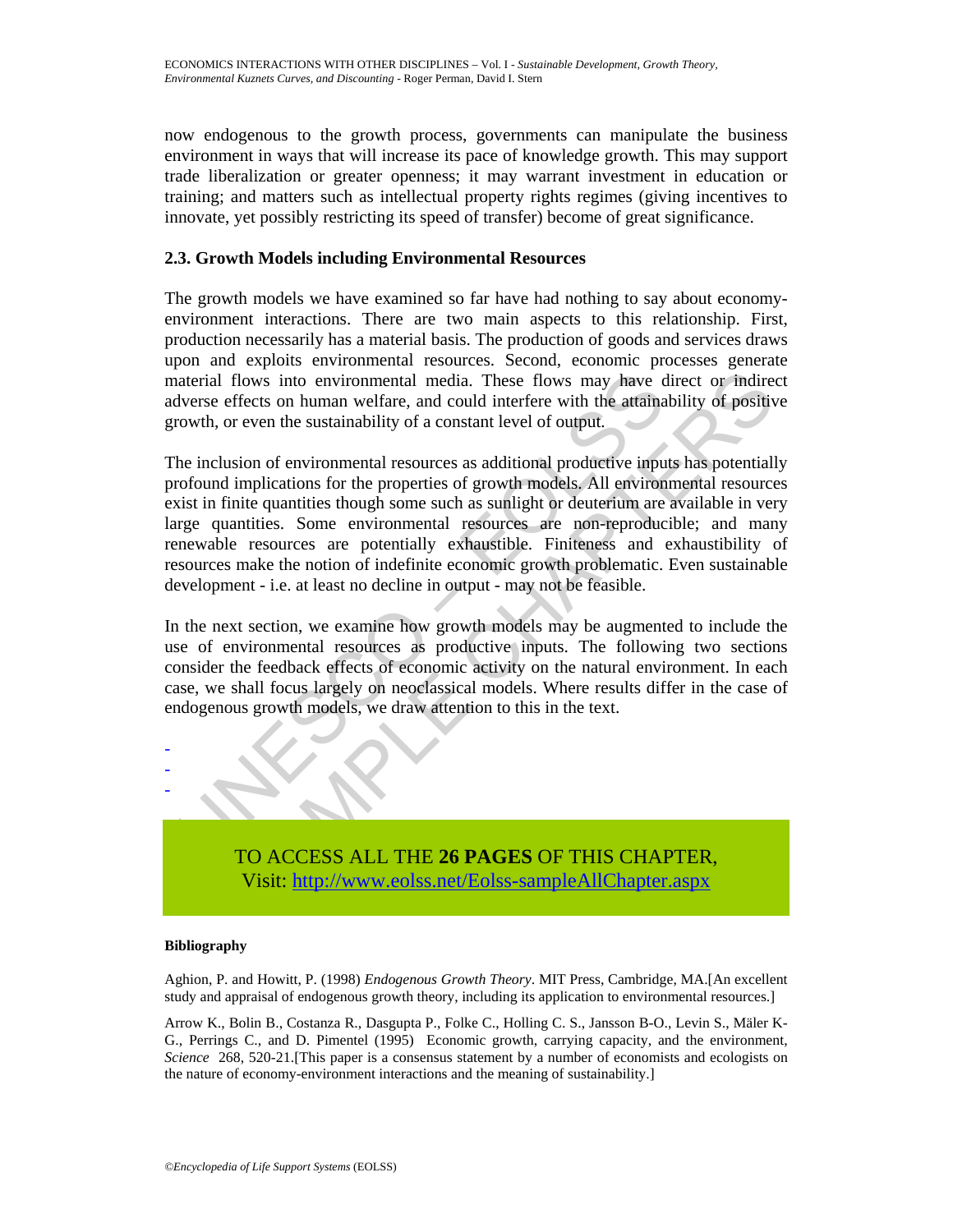Barnett H. J. and C. Morse (1963) *Scarcity and Growth : The Economics of Natural Resource Availability*, Johns Hopkins University Press, Baltimore MD.[This book is the classic study on resource scarcity.]

Grossman G. M. and A. B. Krueger (1994) Environmental impacts of a North American Free Trade Agreement, in: P. Garber (Ed.) *The US-Mexico Free Trade Agreement*, MIT Press, Cambridge MA.[This paper is the published version of the first environmental Kuznets curve study.]

Hartwick, J.M. (1977) Intergenerational equity and the investing of rents from exhaustible resources. *American Economic Review* 67, 972-974. [A classic paper developing the Hartwick saving rule.]

International Bank for Reconstruction and Development (1992), *World Development Report 1992: Development and the Environment* (New York, Oxford University Press).[This report popularized the environmental Kuznets curve concept and presented some results of a background study by Shafik and Bandhyoadhyay for a large number of environmental indicators.]

Perman, R., Y. Ma, J. McGilvray and M. Common (1999) *Natural Resource and Environmental Economics*, 2<sup>nd</sup> edition, Longman, Harlow, UK.[A comprehensive upper undergraduate level text, dealing with all aspects of resource and environmental economics. It explains in depth the material discussed here in section 2.]

Stern D. I. (1998) Progress on the environmental Kuznets curve? *Environment and Development Economics* 3, 173-196.[This paper provides a detailed survey of the environmental Kuznets curve literature.]

Stern D. I., M. S. Common, and E. B. Barbier (1996) Economic growth and environmental degradation: the environmental Kuznets curve and sustainable development, *World Development* 24, 1151-1160.[This paper is the best-known critique of the environmental Kuznets curve concept.]

World Commission on Environment and Development (1987) *Our Common Future*, Oxford University Press, Oxford.[This book, known as the Brundtland Report, formulated and promoted the concept of sustainable development.]

#### **Biographical Sketches**

erman, R., Y. Ma, J. McGilvray and M. Common (1999) *Natural Resource*<br>commonics, 2<sup>nd</sup> edition, Longman, Harlow, UK.[A comprehensive upper undergraduate<br>ith all aspects of resource and environmental economics. It explain L, Y. Ma, J. McGilviny and M. Common (1999) *Natural Resource and Environmeti*,  $\mathbf{S}_{\text{L}}$ ,  $\mathbf{S}_{\text{L}}$ ,  $\mathbf{S}_{\text{L}}$ ,  $\mathbf{S}_{\text{L}}$ ,  $\mathbf{S}_{\text{L}}$ ,  $\mathbf{S}_{\text{L}}$ ,  $\mathbf{S}_{\text{L}}$ ,  $\mathbf{S}_{\text{L}}$  dedition, Longman, Harl **Roger Perman** is a Reader in Economics in the Department of Economics, University of Strathclyde, Glasgow. A graduate of Manchester, Leicester and London (Birkbeck College) Universities, he was formerly Lecturer at Dundee Institute of Technology and Visiting Research Fellow in the Fraser of Allander Institute. His major research interests and publications are in the fields of applied econometrics and environmental economics. Roger Perman teaches, undertakes research and does economic consultancy work in a variety of countries, including Albania, France, Iraq, Russia, and the Ukraine. Current research includes structural convergence of European economies and applied cointegration analysis. He has recently jointly written texts in Environmental Economics, Business Economics, and the Economics of Strategy. His personal home page can be found at http://personal.strath.ac.uk/r.perman/

**David Stern** is a research fellow in the Ecological Economics Program at the Centre for Resource and Environmental Studies, Australian National University. After completing a PhD in geography at Boston University, David held a postdoctoral fellowship at the University of York in the Department of Environmental Economics and Management and was appointed as assistant professor (lecturer) on a temporary basis in the Department of Geography and Center for Energy and Environmental Studies at Boston. David holds BA (Economics and Geography) and MSc (Geography) degrees from the Hebrew University of Jerusalem and the University of London (London School of Economics), respectively. His research currently focuses on four areas: global climate change, modeling resource degradation and technical change, ecological economics theory, and the environmental Kuznets curve. Research collaborators include Cutler Cleveland. and Robert Kaufmann of Boston University, Professor Charles Perrings of the University of York, and Roger Perman of the University of Strathclyde. Publications include articles in Journal of Environmental Economics and Management, Environmental and Resource Economics, Ecological Economics, Energy Economics, Environment and Development Economics, Journal of Economic Issues, Nature, World Development, and other journals and edited books. David was one of the principal organizers of the 6th biennial meeting of the International Society for Ecological